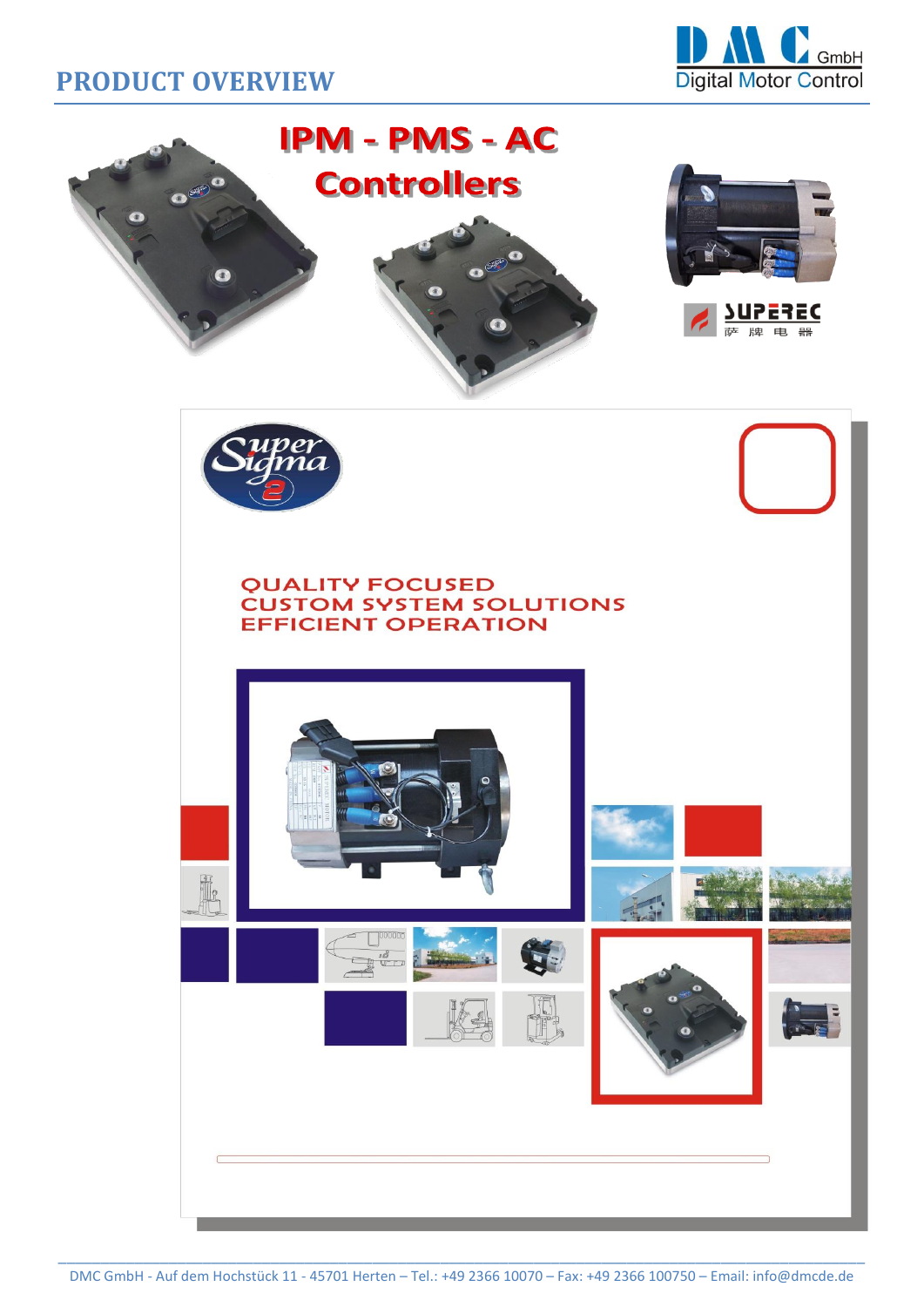





### DAL GmbH

#### **SuperSigma2 Controllers for AC - PMS - IPM**

- Nominal voltage: 24/48V or 60/96V 120V optional
- Maximum current: 140Arms 600Arms for 2 minutes
- Auto tuning (AC) & auto motor sensor setup
- Protection rating: IP65, AMP SEAL Connector
- CAN Open compatible / Isolated CAN optional
- Parameter setup via PC or hand held calibrator
- Motor sensor inputs: Hall-, absolute position- and Incremental.
- Customer specific hard- and software development on request

| <b>Model</b> | Size $1(S)$ | Size 2 (M) | Size $3(M+)$ | Size $4(L)$ |
|--------------|-------------|------------|--------------|-------------|
| 24/48V       | 250Arms     | 450Arms    | 600Arms      |             |
| 60/96V       | 140Arms     | 270Arms    | 450Arms      | 600Arms     |
| Size (mm)    | 160x200x72  | 200x200x72 | 250x200x72   | 320x200x72  |

# Digital Motor Control

### **Sigmadrive Controllers - all motor variants**

- Asynchronous (AC): 24/96V, 120-460Arms
	-
- 
- PM-Synchronous (PMS): 24/96V, 120-460Arms
- 
- Permanent Magnet: 24/80V (96V\*), 250-650A
- 
- Series: 24/80V, 250-650A
- Separately excited: 24/80V, 250-650A
	-
- Parameter setup via PC or hand held calibrator
- \*Customer specific hard- and software development on request



**New** 



•

### **AC Traction and Pump Motors**

- Asynchronous traction motors: 24/96V, up to 30kW
- Asynchronous pump motors: 24/96V, up to 30kW
- Housing industry standard or customer specific
- Air cooled
	- Integrated speed and direction sensor
- Thermal sensor
- Magnet brake optional
- Mounting and shaft interfaces at customer specification
- Rated speed up to 5000 rpm

As manufacturer of controllers and components for battery driven vehicles and machines we have a suitable solution for you and also assist with technical support.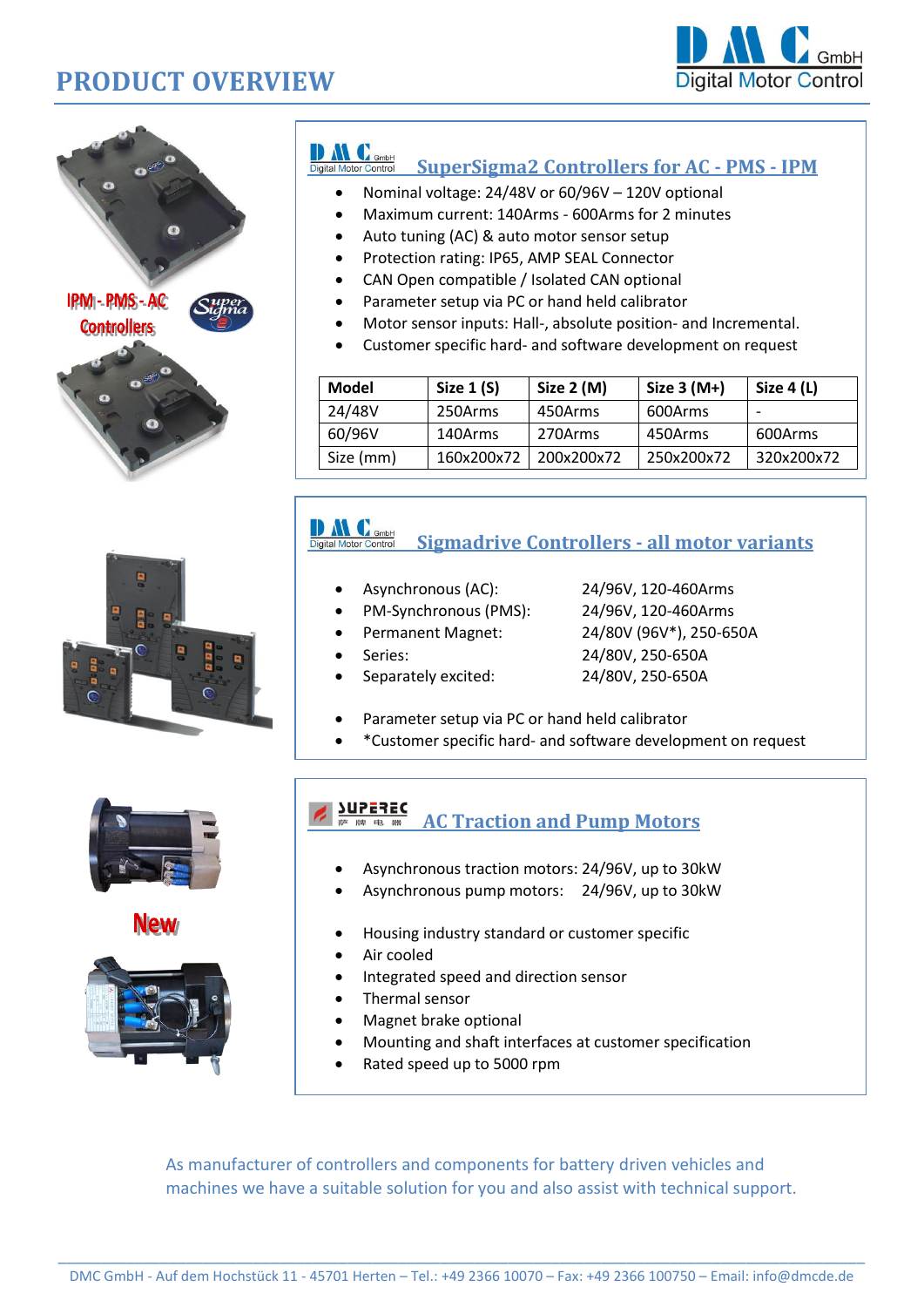















#### PG DRIVES

#### **C3 AC & i-Drive PM Controllers**

C3 is specially designed for walkies - all functions are integrated.

- Nominal voltage: 24V
- Maximum current: 200 and 250Arms
- Auto commissioning system to adapt to all AC motors
- The C3 pump variant has an integrated 330A DC pump controller

#### I-Drive is a 4Q controller specially designed for Permanent Magnet motors.

- Nominal voltage: 24V or 36V
- Maximum current: 45A, 70A, 90A, 140A and 180A

## Digital Motor Control

#### **iGauge Display**

- Failure indication, BDI, hours counter
- Industry standard 52mm
- Compatible with Sigmadrive, SuperSigma2 and C3 controllers

 $\mathcal{F}(\mathcal{A})$  is considered to the Hardware- und  $\mathcal{F}(\mathcal{A})$  and  $\mathcal{F}(\mathcal{A})$ 

Serial communication, RS232



#### **Calibrator & Advanced Display**

#### **Calibrator**

- Integrated RS232 Flash Interface to support firmware updates
- PC Interface via USB Connection

#### **Display**

- Failure indication, BDI, hours counter
- Speed indication and service interval timer
- Compatible with Sigmadrive and SuperSigma2 controllers
- CAN communication
- **ComeSus**

#### **Accelerators**

- Complete pedals, wear-free, electronic controlled
- Different models available to suit your application
- Compatible with all DMC controllers
- Spare parts for other brands



#### **Hand Controllers**

- Ergonomic and robust, freely assignable function keys
- Various versions available
- Other models on request